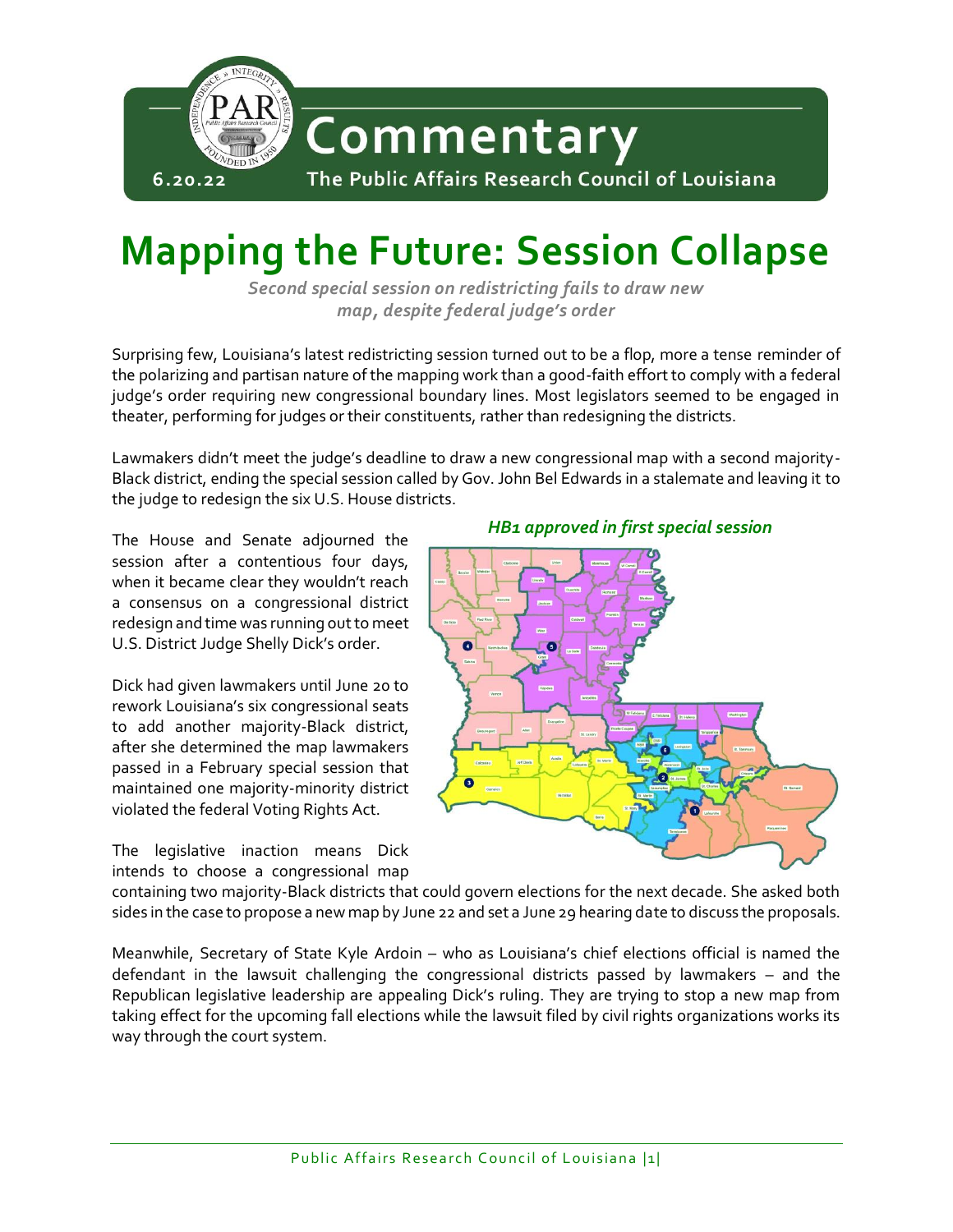## *Three Sessions of Debate*

States must redesign their political maps every decade with the release of new U.S. Census data, to account for population changes and equally distribute their residents among elected districts as required under federal and state laws.

Louisiana lawmakers held a [nearly three-week special session in February](http://parlouisiana.org/wp-content/uploads/2022/02/PAR-Commentary-Mapping-the-Future-Redistricting-Wrap-Up-1.pdf) to redraw their districts, including for the six U.S. House seats.

Black lawmakers, Edwards and civil rights groups argued the state needed two majority-minority congressional districts because more than 40% of Louisiana's 4.6 million-plus residents identified as minorities in the latest census, including one-third who are Black.

But the majority-GOP Legislature instead largely maintained the status quo with its maps, rejecting efforts to add another majority-minority seat on the congressional map or any of the other maps passed. They kept the 2<sup>nd</sup> District seat, based in New Orleans and heading up the Mississippi River into Baton Rouge, as the only majority-minority district.

Republican legislative leaders argued that trying to create another majority-Black congressional district could dilute the Black population in the other majority-minority district and make it harder to elect a person of color to the U.S. House at all. They also said it would break up other communities of interest to reconfigure the districts.

Edwards vetoed the congressional map and described it as a violation of the Voting Rights Act, but the [House and Senate overturned the Democratic governor's veto](http://parlouisiana.org/wp-content/uploads/2022/03/PAR-Commentary-Mapping-the-Future-Veto-Override.pdf) in a March veto session, successfully getting the two-thirds vote required. It was the first override of a gubernatorial veto in nearly three decades. Republicans voted as a bloc to override the veto, along with three lawmakers without party affiliation and one Democrat.

After the veto override, Dick sided with the civil rights organizations and Black residents who filed the lawsuit challenging the U.S. House map and granted a preliminary injunction. In her ruling, Dick wrote that the plaintiffs were "substantially likely to prevail on the merits of their claims" and that allowing an election under the map passed by lawmakers would likely cause "irreparable harm" to the Black residents suing over the district configurations.

Dick told lawmakers to rework the districts and add a second majority-Black district by June 20. Edwards called a six-day special session for the task.

The U.S. Court of Appeals for the  $5<sup>th</sup>$  Circuit refused to put a hold on Dick's ruling while state officials appeal the decision. A three-judge panel of the appeals court said while the civil rights organizations' arguments and Dick's ruling were "not without weaknesses," the secretary of state's office and legislative leaders didn't meet their burden of strongly showing "likely success on the merits." But the appeals court did fast-track arguments in the case, in hopes of reaching a decision ahead of the July 20-22 candidate sign-up period for the fall elections.

Senate President Page Cortez and House Speaker Clay Schexnayder, both Republicans who defended the current congressional map as fair and legal, asked Dick for more time to work on a new map. But Dick refused, saying that Schexnayder appeared "disingenuous" and "insincere" in his efforts to redesign the districts.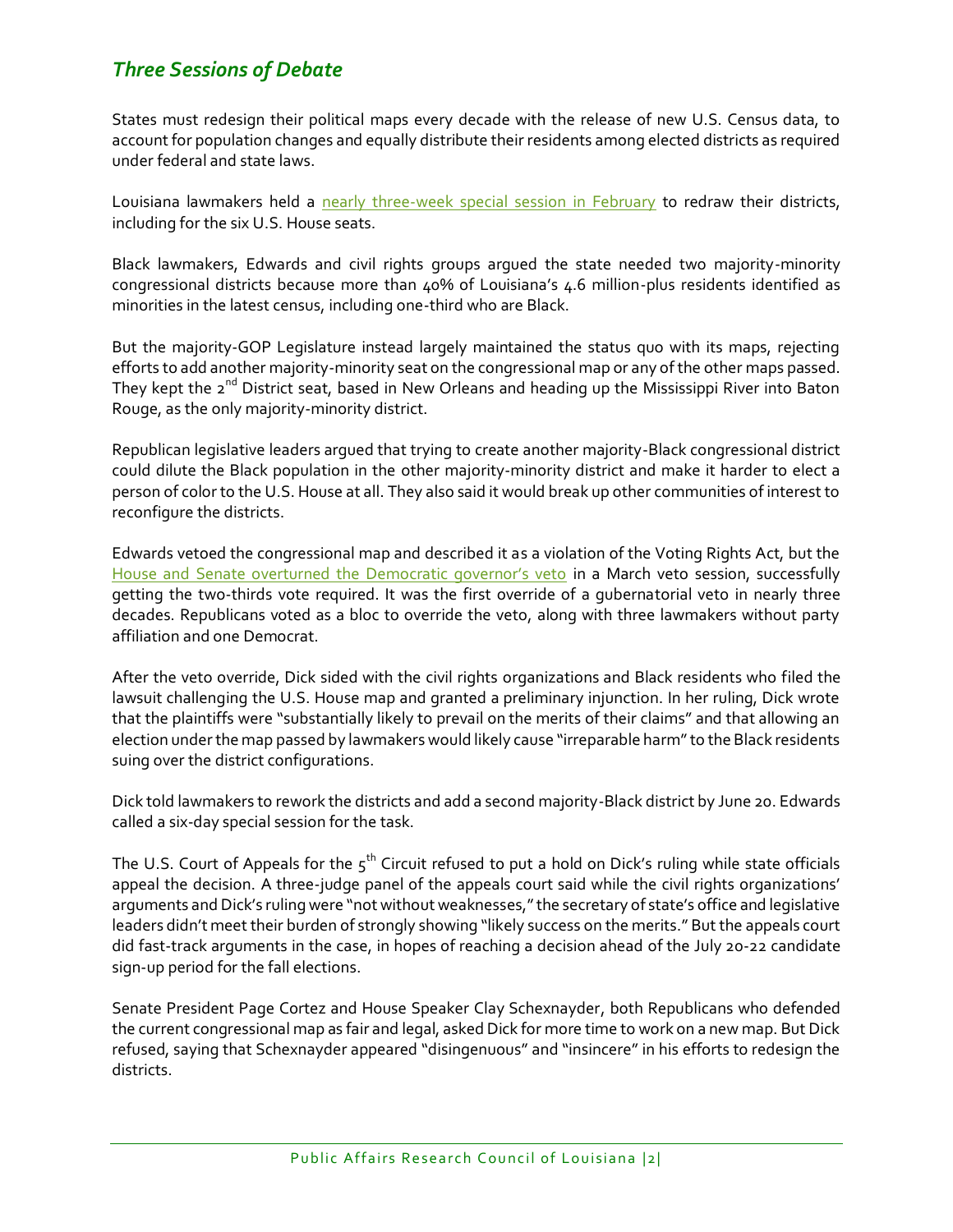During the latest special session, the House and Governmental Affairs Committee didn't advance any map proposals, rejecting the two that came up for a vote in a near party-line divide.



After two days of hearings, the Senate and Governmental Affairs Committee narrowly allowed one map with a second majority-Black district to reach the Senate floor for debate. That map by Republican Sen. Rick Ward – which would have heavily reworked most of the districts and turned the 6<sup>th</sup> District into a majority-Black district – was sent to the full Senate "without action," an indication that senators didn't support the map but were trying to keep the debate alive while seeking possible compromise.

But senators couldn't reach a deal, with Republicans repeatedly raising concerns about splitting communities of interest in each reconfiguration suggested. A day after the Senate committee advanced one bill, Ward acknowledged defeat and shelved his map. Shortly after that, the House and Senate ended the session.

Black lawmakers said they didn't believe Republican lawmakers ever intended to adopt a new map. They noted that the GOP leadership repeatedly defended the congressional districts they passed, several Republicans said it was too soon to pass a new map while the litigation was ongoing and the House cut off the livestream video available to the public when members of the Legislative Black Caucus were on the House floor objecting to adjourning the session.

## *Next Steps*

By failing to act, the Legislature put the fate of Louisiana's congressional districts in the hands of the judiciary.

Black lawmakers said the civil rights organizations involved in the congressional district lawsuit will submit to the federal court a map offered by Democrats Sen. Cleo Fields and Rep. Royce Duplessis, which was rejected by both the House and Senate committees. That map would turn the northeast Louisianabased 5<sup>th</sup> District into a second majority-Black district and make changes across the other districts to keep population evenly distributed.

The judge also asked the defendants to propose their own map with a second majority-Black district. Ardoin and Republican legislative leaders haven't said what recommendation they will offer to Dick ahead of the June 29 hearing.